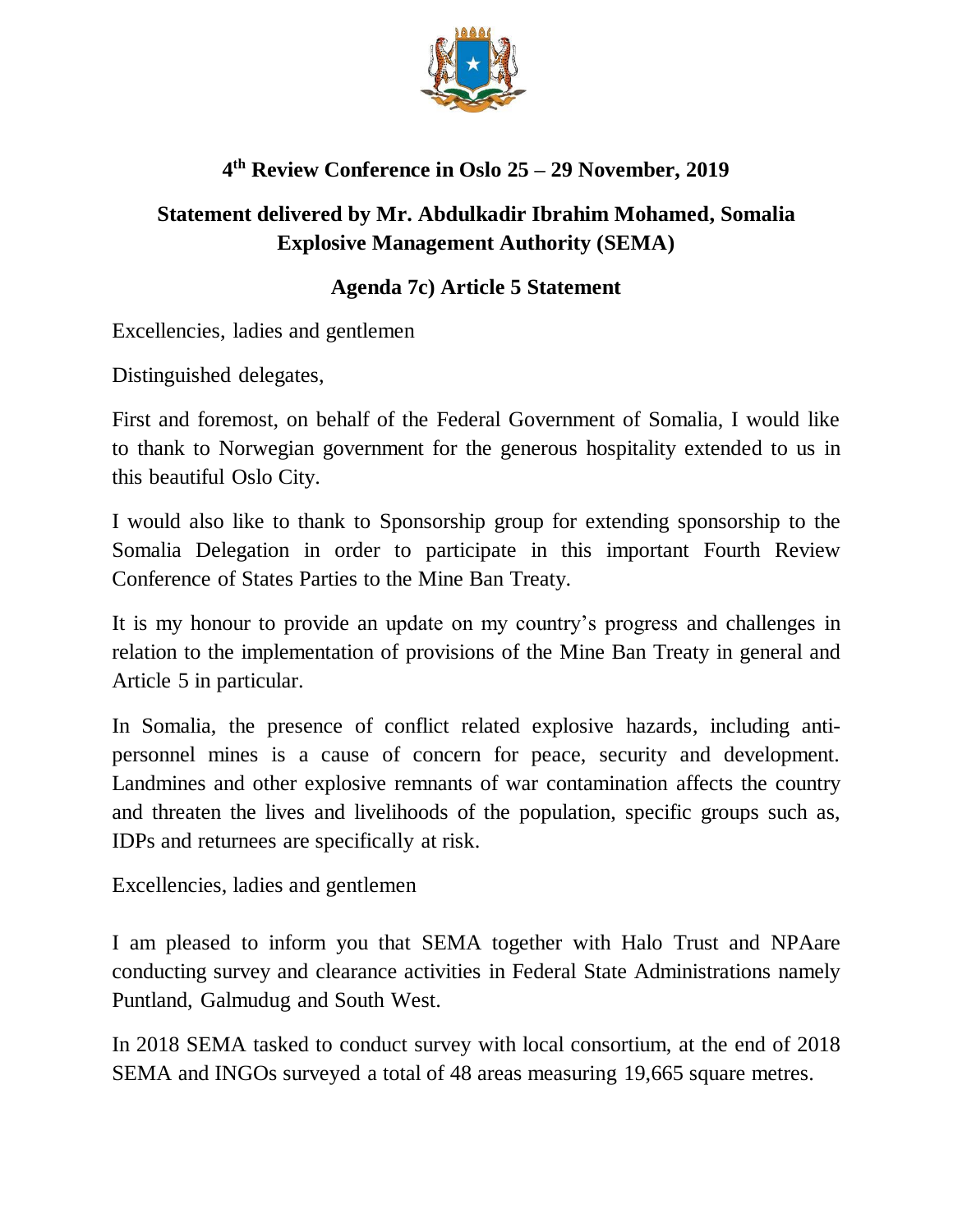

In 2018 SEMA projected to clear 5 areas measuring 269,186.99 square metres. At the end of 2018 SEMA and INGOs cleared a total of 3 areas measuring 834,562 square metres.

Our database record with historical data from UNMAS resulted 494 mine areas including 342 confirmed hazardous areas measuring 54,060,046 square metres and 152 suspected hazards areas measuring 80,702,425.73 square metres.

In parallel to clearance activities, Local Consortium with international partners are actively involved in conducting Mine Risk Education to 909,777 women, men girls and boys.

Since the establishment of the Somalia Explosive Management Authority (SEMA) as a national institution that dealt with eradication of landmines and ERW /cluster bomb explosions in 2013, the Somali government has promoted collaboration with mine action stockholders at both national and international levels. UNMAS handed over responsibility for the mine action information management system for mine action (IMSMA) to the Somalia Explosive Management Authority (SEMA).This is one of our milestone achievements and will strengthen the national implementation capacity for mine action activities through SEMA and will pave the way Somalia report to its progress towards treaty obligations progressively and in timely manner.

Distinguished delegates,

The vision and strategic goals of the government of Somalia for effectively addressing the challenges associated with explosive hazards in compliance to the Anti-Personnel Mine Ban Convention.

Somalia's Article 5 deadline is 1 October 2022. SEMA has a strategic plan for this period and in the lead up to our deadline we aim to meet the following goals:

- Identify remaining areas of contamination by conducting national survey
- To submit the bill of Mine/ERW policy to the Somali Federal Parliament for approval
- **31 March 2021: Somalia intends to submit a request to extend Somalia's** Article 5 deadline.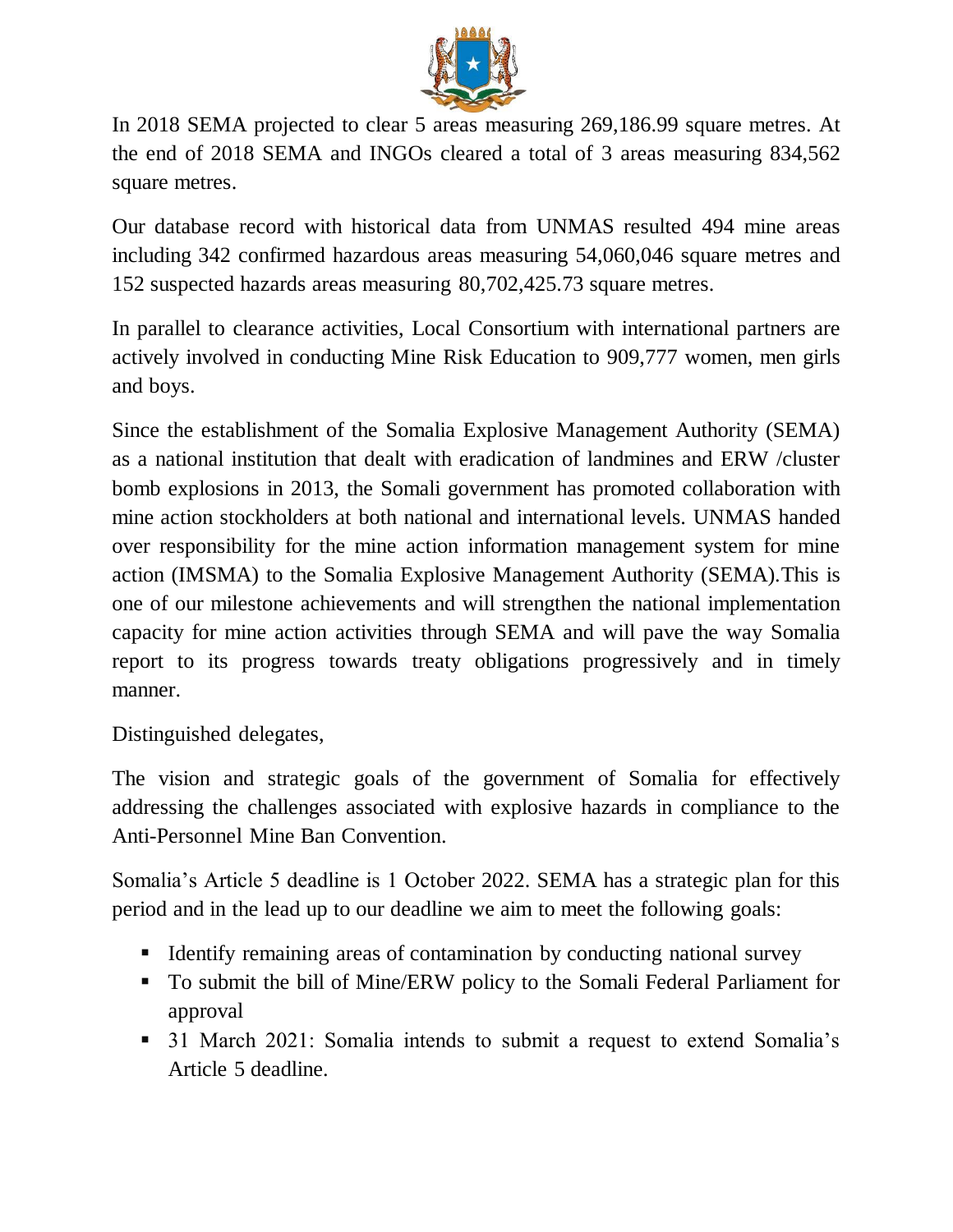

Distinguished delegates,

While all these achievements in the challenging operating environment in Somalia are substantial, we have a long way with obstacles ahead of us for making Somalia a safer place. The Specific Challenges faced in addressing contamination in Somalia are:

- Insufficient funding for mine action projects under all pillars
- Luck full overview of contamination
- Some areas inaccessible due to insecurity
- General lack of efficient coordination between SEMA and Operators

In an effort to address these challenges Somalia took part in the Convention's individualised approach event on the margins of the 17th Meeting of the States Parties, held in Geneva November 2018.

As an outcome of this event Somalia agreed to provide further updates on 3 areas:

- As mentioned, legislation that is currently before Parliament that will ensure allocation of funding from the State Budget for SEMA;
- SEMA is leading the development of its National Strategy and strengthening national implementation capacity for mine action activities;
- Somalia will continue to provide updates on plans to conduct a national survey on mine clearance.

This Fourth Review Conference in here Oslo, Somalia is committed to fulfil the outcome of Oslo Action Plans that will agree on the state parties to the landmine ban convention.

## Yourexcellencies,

Allow me to conclude my remarks by highly appreciating the generous support of donors, the United Nations, the UK Government and its DIFID project in Somalia for Capacity Development of SEMA and Norwegian Government, the national and international mine action organizations working for the protection of people at risk of explosive hazards. On behalf of the government of Somalia I would like to encourage the mine action entities and stakeholders for continuing their support so